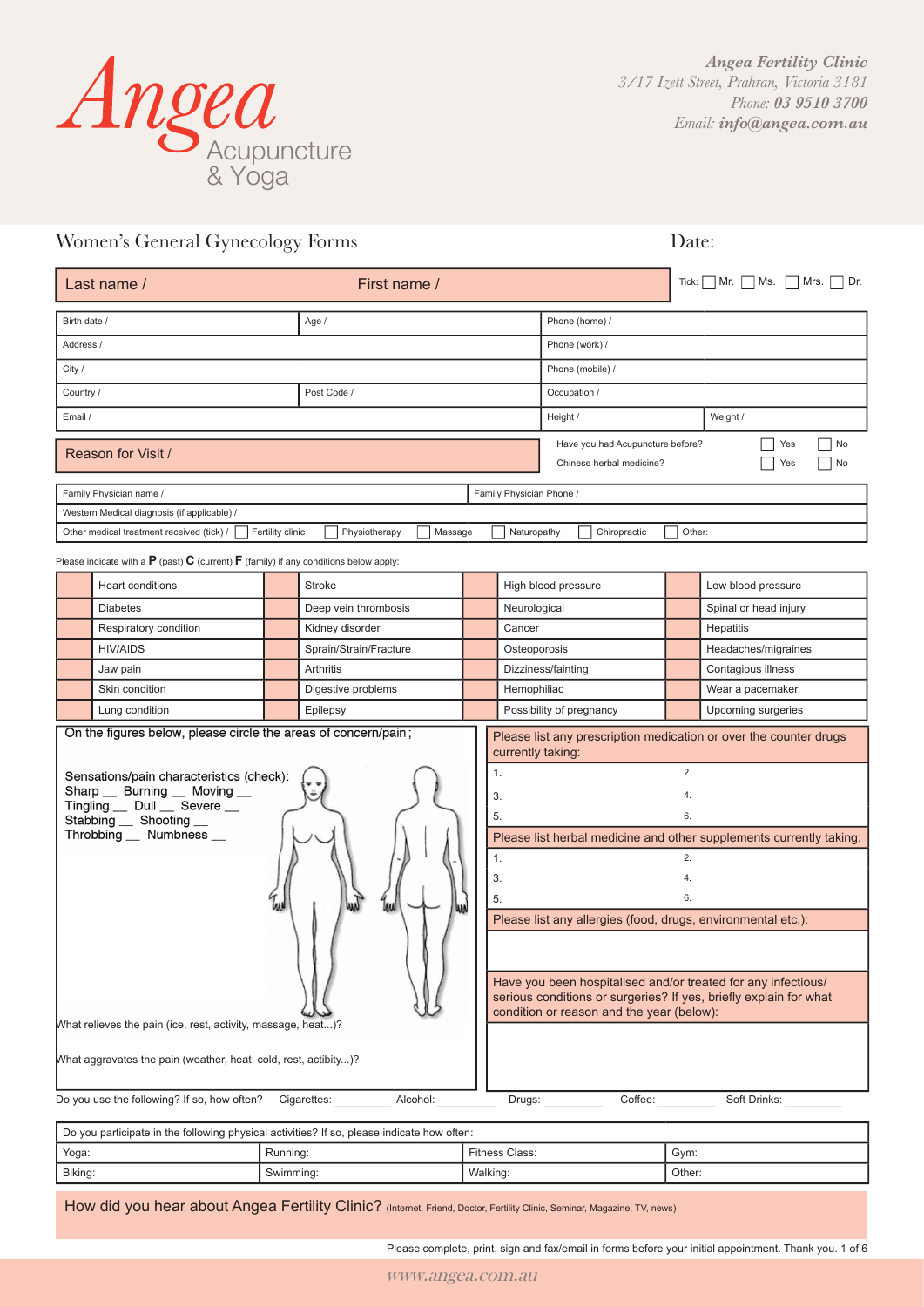| For each symptom below that you currently have, rate its severity from 1 5 (5 being worst). Leave blank if N / A.                                                        |                                                                                                                                                                                                                                                                                                                                                                                                                                                                                |                                                                                                                                                                   |                                                                                                                                                                                                                                                                                                                                                                                                                                                                                                                                                                                                                                            |                                                                                                                                |    |                                                                                                                                                                                                                                                                                                                                                                                                                                             |  |
|--------------------------------------------------------------------------------------------------------------------------------------------------------------------------|--------------------------------------------------------------------------------------------------------------------------------------------------------------------------------------------------------------------------------------------------------------------------------------------------------------------------------------------------------------------------------------------------------------------------------------------------------------------------------|-------------------------------------------------------------------------------------------------------------------------------------------------------------------|--------------------------------------------------------------------------------------------------------------------------------------------------------------------------------------------------------------------------------------------------------------------------------------------------------------------------------------------------------------------------------------------------------------------------------------------------------------------------------------------------------------------------------------------------------------------------------------------------------------------------------------------|--------------------------------------------------------------------------------------------------------------------------------|----|---------------------------------------------------------------------------------------------------------------------------------------------------------------------------------------------------------------------------------------------------------------------------------------------------------------------------------------------------------------------------------------------------------------------------------------------|--|
| Gan                                                                                                                                                                      |                                                                                                                                                                                                                                                                                                                                                                                                                                                                                | Shen                                                                                                                                                              |                                                                                                                                                                                                                                                                                                                                                                                                                                                                                                                                                                                                                                            |                                                                                                                                | Pi |                                                                                                                                                                                                                                                                                                                                                                                                                                             |  |
|                                                                                                                                                                          | Irritability / frustration / impatient<br>Depression<br><b>Stress</b><br><b>Emotional eating</b><br>Unfulfilled desires<br>Visual problems / floaters<br>Blurred vision / poor night vision<br>Red / Dry / Itchy eyes<br>Headaches / Migraines<br><b>Dizziness</b><br>Feeling of lump in throat<br>Muscle twitching / spasm<br>Neck / shoulder tension<br><b>Brittle nails</b><br>Sighing<br>Sensation or pain under rib cage<br><b>PMS</b><br>Genital itching / pain / rashes |                                                                                                                                                                   | Frequent urination<br><b>Bladder infection</b><br>Lack of Bladder control<br>Wake to urinate<br>Feel cold easily<br>Cold hands / feet<br>Night sweats / hot flushing<br>Low sex drive<br>High sex drive<br>Loss of head hair<br>Hearing problems<br>Crave salty food<br>Fear<br>Poor long term memory<br>Ankle swelling<br>Tinnitus<br>Dry cough<br>Cough with Phlegm<br>Nasal discharge / drip<br>Sinus infection / congestion<br>Itchy / painful throat<br>Dry mouth / throat / nose<br>Skin rashes / hives<br>Snoring<br>Grief / sadness<br>Shortness of breath<br>Allergies / asthma<br>Weak immune system<br>Alternate fever / chills |                                                                                                                                |    | Heaviness in the head / body<br>Fatigue / after eating<br>Difficult getting up in morning<br>Water retention<br>Muscular tired / weak<br><b>Bruise easily</b><br>Unusual bleeding (stool, nose, etc)<br><b>Bad breath</b><br>Poor appetite<br>Increased appetite<br>Crave sweets<br>Poor digestion<br>Nausea / vomiting<br>Bloating / gas<br>Hemorrhoids<br>Constipation<br>Loose stool<br>Alternate constipation / loose<br>Abdominal pain |  |
| Xin                                                                                                                                                                      | Palpitations<br>Chest pain / tightness<br>Insomnia / Sleep problems<br>Restless / easily agitated<br>Vivid dreams<br>Lack of joy in life<br>Forgetful<br>Aversion to heat<br>Bitter taste in mouth<br>Tongue / mouth ulcers / cankers                                                                                                                                                                                                                                          | Fei                                                                                                                                                               |                                                                                                                                                                                                                                                                                                                                                                                                                                                                                                                                                                                                                                            |                                                                                                                                |    | Intestinal pain / cramping<br>Heartburn<br>Pensive / over-thinking<br>Overweight<br>Foggy mind<br>Yeast infection<br>Aversion to cold<br>Cold nose<br><b>Increased Thirst</b><br>Prefer Warm / Cold drinks<br>Sweat easily                                                                                                                                                                                                                  |  |
|                                                                                                                                                                          | Besides fertility, list your main                                                                                                                                                                                                                                                                                                                                                                                                                                              | 1.                                                                                                                                                                |                                                                                                                                                                                                                                                                                                                                                                                                                                                                                                                                                                                                                                            |                                                                                                                                | 2. |                                                                                                                                                                                                                                                                                                                                                                                                                                             |  |
|                                                                                                                                                                          | health concerns in order of<br>importance to you:                                                                                                                                                                                                                                                                                                                                                                                                                              | 3.                                                                                                                                                                |                                                                                                                                                                                                                                                                                                                                                                                                                                                                                                                                                                                                                                            |                                                                                                                                | 4. |                                                                                                                                                                                                                                                                                                                                                                                                                                             |  |
|                                                                                                                                                                          | On a scale of 1-10, how would you rate your daily energy level $\vert$<br>(10 being best)?                                                                                                                                                                                                                                                                                                                                                                                     |                                                                                                                                                                   |                                                                                                                                                                                                                                                                                                                                                                                                                                                                                                                                                                                                                                            |                                                                                                                                |    | How Many times in your life have you taken Antibiotics<br>(approx. #)? How many times have you taken oral steroids?                                                                                                                                                                                                                                                                                                                         |  |
| What is your occupation? Do you enjoy your work? How<br>many hours per week do you work? Is it stressful? What are<br>your duties?                                       |                                                                                                                                                                                                                                                                                                                                                                                                                                                                                |                                                                                                                                                                   | fruit, pasta, sandwiches, soups, etc.)                                                                                                                                                                                                                                                                                                                                                                                                                                                                                                                                                                                                     | Please describe in general what you eat, and what do you<br>crave? (sweet, spicy, salty, organic, wheat, dairy, meat, veggies, |    |                                                                                                                                                                                                                                                                                                                                                                                                                                             |  |
| Are your bowel movements regular? How many times per<br>day/week? Are they formed, loose, constipated, or do they<br>alternate from loose to difficult to pass?          |                                                                                                                                                                                                                                                                                                                                                                                                                                                                                |                                                                                                                                                                   | Do you have trouble falling asleep? Are you a light sleeper?<br>How many hours per night? Do you have vivid dreams? If so,<br>what are they about? Wake and have difficulty falling back to<br>sleep?                                                                                                                                                                                                                                                                                                                                                                                                                                      |                                                                                                                                |    |                                                                                                                                                                                                                                                                                                                                                                                                                                             |  |
| Do you experience urinary frequency, urgency, burning,<br>dribbling, retention? What colour/shade of yellow is it?<br>Do you have a history of urinary tract infections? |                                                                                                                                                                                                                                                                                                                                                                                                                                                                                | If you were asked to describe yourself from an emotional<br>standpoint, what would you say (i.e. irritable, worrier, anxious,<br>sad, impatient, stressed, etc.)? |                                                                                                                                                                                                                                                                                                                                                                                                                                                                                                                                                                                                                                            |                                                                                                                                |    |                                                                                                                                                                                                                                                                                                                                                                                                                                             |  |
| How many glasses of water do you drink in a day?                                                                                                                         |                                                                                                                                                                                                                                                                                                                                                                                                                                                                                |                                                                                                                                                                   |                                                                                                                                                                                                                                                                                                                                                                                                                                                                                                                                                                                                                                            |                                                                                                                                |    |                                                                                                                                                                                                                                                                                                                                                                                                                                             |  |

Please complete, print, sign and fax/email in forms before your initial appointment. Thank you. 2 of 6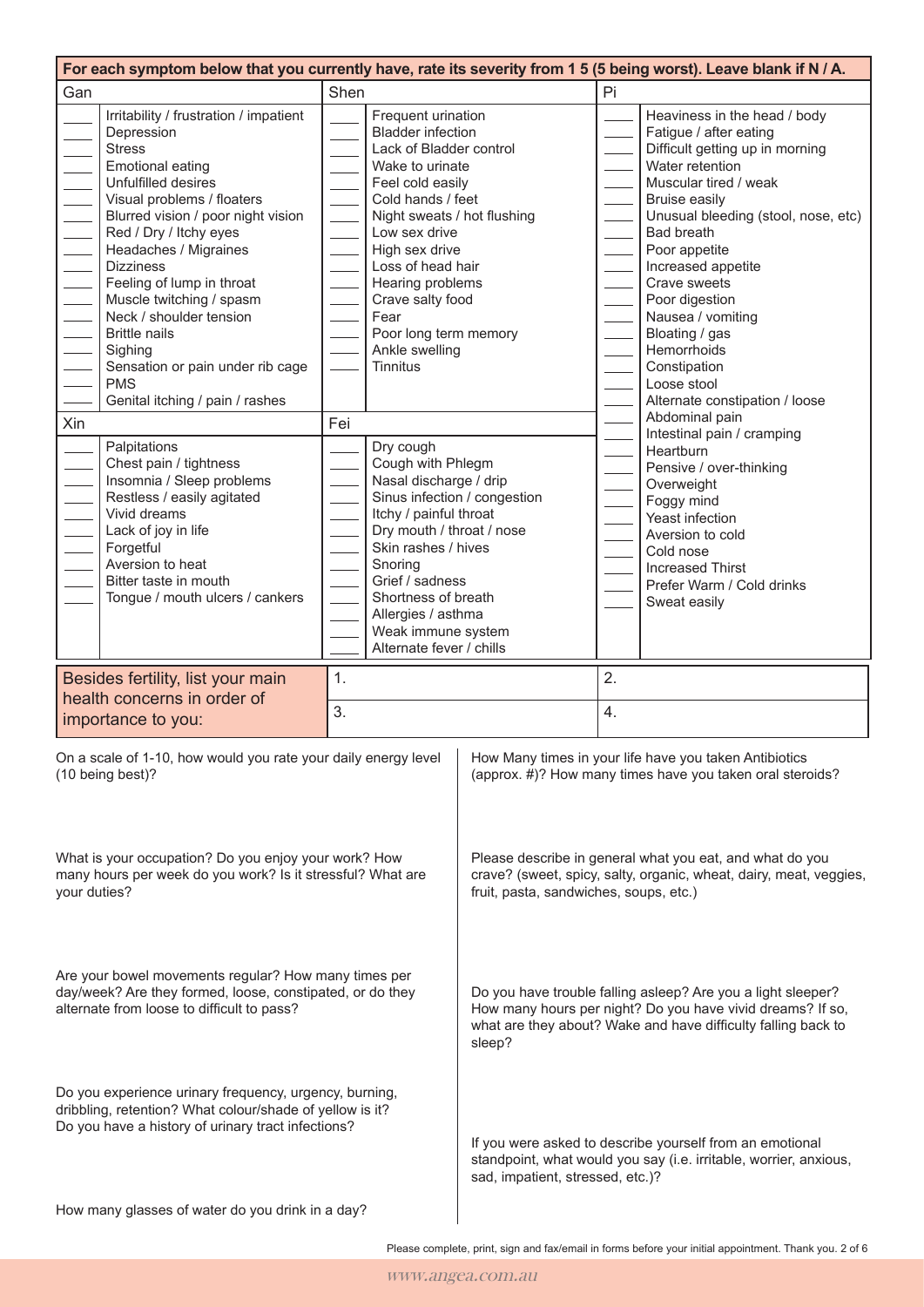Date last menses began /  $\Box$   $\Box$  Is your menstrual cycle: Regular  $\Box$  Irregular  $\Box$ 

| How old were you when you had your first menstruation?                                                                                                                                                                                                                                                                                                                      | How many days do you bleed in total /                                                                                                                                                                                                                                                                           |  |  |  |  |
|-----------------------------------------------------------------------------------------------------------------------------------------------------------------------------------------------------------------------------------------------------------------------------------------------------------------------------------------------------------------------------|-----------------------------------------------------------------------------------------------------------------------------------------------------------------------------------------------------------------------------------------------------------------------------------------------------------------|--|--|--|--|
|                                                                                                                                                                                                                                                                                                                                                                             | Menstrual cycle length (i.e. 26-30 days) /                                                                                                                                                                                                                                                                      |  |  |  |  |
| Describe your flow: Heavy $\Box$ Light $\Box$ Average $\Box$ Consistency of blood: Watery $\Box$ Thick $\Box$<br>Average $\square$<br>Does your blood contain clots? Yes $\Box$ No $\Box$ and At which point during the cycle? Start $\Box$ Mid $\Box$ End $\Box$<br>Describe the colour of your blood: (red, dark red, brown, purple, brownish red, bright red, pink, etc) |                                                                                                                                                                                                                                                                                                                 |  |  |  |  |
| Do you experience menstrual pain? Yes □ No□<br><b>Before menses</b>                                                                                                                                                                                                                                                                                                         | <b>During</b><br>(please specify which days) After                                                                                                                                                                                                                                                              |  |  |  |  |
| What relieves the pain?<br>Stabbing $\square$                                                                                                                                                                                                                                                                                                                               | Cramping $\Box$ Dull $\Box$ Heavy $\Box$ On/off $\Box$                                                                                                                                                                                                                                                          |  |  |  |  |
| Do you experience Pre-menstrual symptoms (PMS)? Please check all that apply.<br>Breast tenderness □ Cramps □ Acne □ Change in Bowel □ Bloating □ Headaches □ Nausea □<br>Moodiness $\Box$<br>Fatigue   Night sweats   Sleep disturbances  <br>Please list any other pre-menstrual symptoms:                                                                                 |                                                                                                                                                                                                                                                                                                                 |  |  |  |  |
| Do you ovulate on your own? Yes □ No □ What Day?                                                                                                                                                                                                                                                                                                                            | Do you chart your cycle? (tick) BBT   Ovulation sticks   Saliva                                                                                                                                                                                                                                                 |  |  |  |  |
| Do you experience pain around ovulation? Yes   No                                                                                                                                                                                                                                                                                                                           | Do your breasts get tender around ovulation? Yes □ No                                                                                                                                                                                                                                                           |  |  |  |  |
| Do you notice stretchy clear egg white slippery cervical mucous around ovulation? Yes $\Box$ No $\Box$                                                                                                                                                                                                                                                                      |                                                                                                                                                                                                                                                                                                                 |  |  |  |  |
| How many times have you been pregnant?<br>Ages of children<br>Sex of Children<br>Have you had any miscarriages? Yes a No<br>If yes, how many, at how many weeks pregnant, and in what year(s)?                                                                                                                                                                              | How many times have you given birth?<br>Given names                                                                                                                                                                                                                                                             |  |  |  |  |
| How many times have you had a D&C preformed?<br>How many abortions have you had?<br>In what year(s)?<br>Were there any problems that occurred during these pregnancies?                                                                                                                                                                                                     |                                                                                                                                                                                                                                                                                                                 |  |  |  |  |
| Have you ever been diagnosed with:<br>$No$    <br>Pelvic inflammatory disease?  Yes□<br>No<br>No<br>$No$    <br>$No \Box$<br>Prolapsed uterus?  Yes □<br>$No \Box$<br>Unique shape of uterus?  Yes $\Box$<br>No<br>No<br>PCOS (polycystic ovarian<br>No                                                                                                                     | Date of last pap smear:<br>(dd/mm/yyyy)<br>Have you ever had an abnormal pap smear? Yes   No<br>Have you ever had a cervical biopsy or operation? Yes   No<br>Do you get yeast infections regularly? Yes □ No□<br>Do you get bladder infections regularly? Yes $\Box$ No $\Box$<br>If answered yes, list STD's: |  |  |  |  |
| Do you experience vaginal discharge? Yes $\Box$<br>No<br>If yes, what colour?<br>White $\Box$ Yellow $\Box$<br>$\mathsf{Red}\square$<br>Green $\Box$<br>Pinkish $\Box$<br>If yes, what consistency?<br>Watery / thin $\Box$<br>Thick $\Box$<br>Sticky $\Box$<br>If yes, does it have foul odour? Yes $\Box$<br>No <sub>1</sub>                                              | Have you taken oral contraceptives? Yes $\Box$<br>$No \BoxIf yes, for how long?When did you stop?Have you ever had an IUD? YesNo    Have you ever taken Depo-Provera? Yes [No$                                                                                                                                  |  |  |  |  |

Please complete, print, sign and fax/email in forms before your initial appointment. Thank you. 3 of 6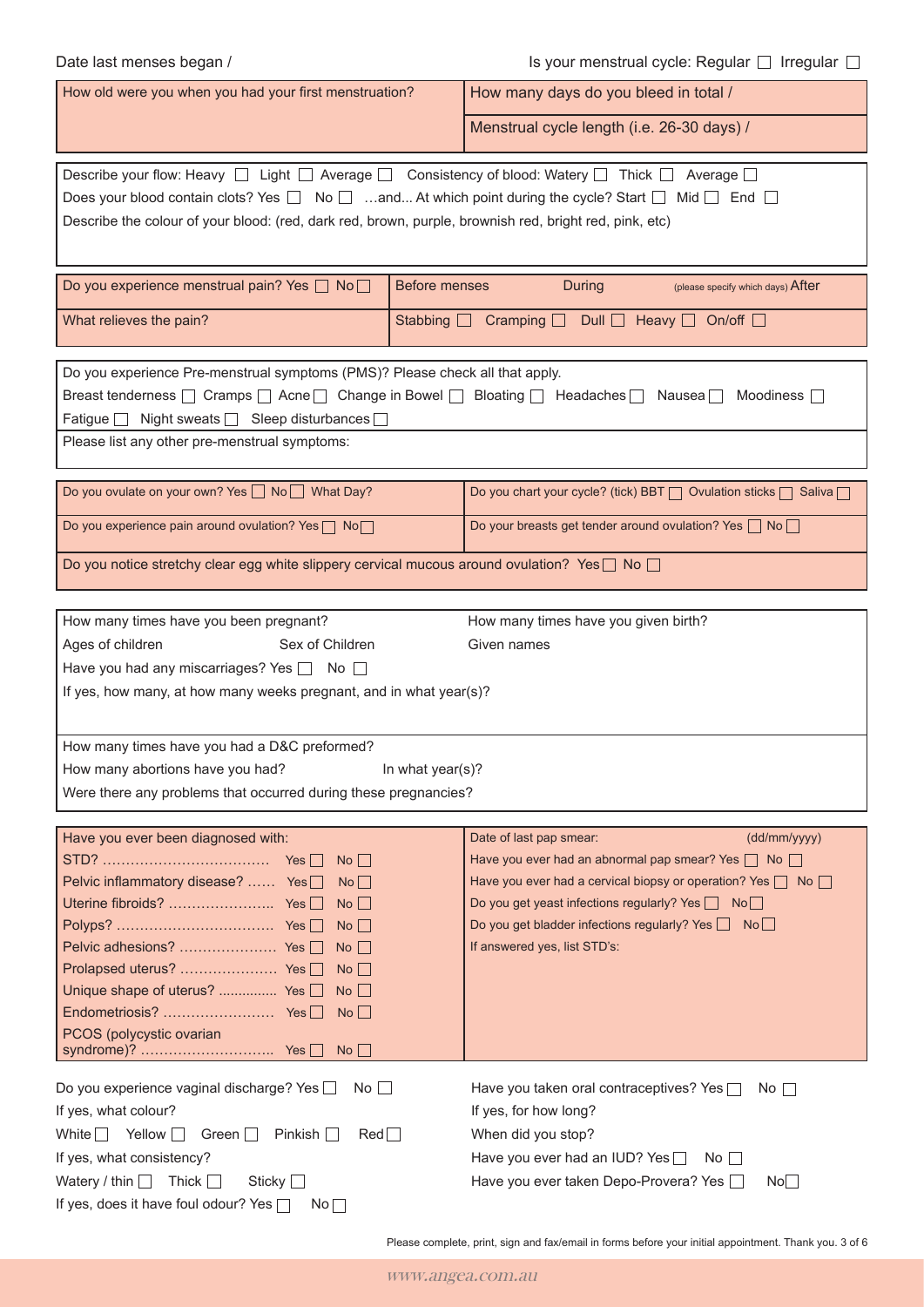## **Patient Information and Consent Form**

#### *Please read this information carefully, and ask your practitioner if there is anything that you do not understand.*

While acupuncture, Chinese Medicine and other treatments provided by this clinic have proven to be highly effective in correcting conditions and maintaining overall well-being, practitioners are required to advise patients that there may be some risks. Although practitioners cannot anticipate all the possible risks and complications that may arise with each individual case, you should be aware that the following side effects can occur. If there are particular risks that apply in your case, your practitioner will discuss these with you.

### **What are the possible side effects of acupuncture?**

- Drowsiness can occur in a small number of patients, and if affected, you are advised not to drive;
- Minor bleeding or bruising can occur from acupuncture;
- In less than 3% of patients, symptoms may become worse before they improve for 1-2 days following treatment. This is usually a good sign. Please advise your acupuncturist if worsening of symptoms continues for more than 2 days;
- Fainting can occur in certain patients, particularly at the first treatment:

#### **What are the possible side effects of Chinese Medicine and other treatments provided at this clinic?**

- Bruising (looks like a circular hickey) is a common side effect of cupping;
- The herbs and nutritional supplements from plant, animal and mineral sources that have been recommended are traditionally considered safe in the practice of Chinese Medicine, although some may be toxic in large doses or inappropriate during pregnancy.

#### **Is there anything your practitioner needs to know?**

Apart from the usual medical details, it is important that you let your practitioner know:

- If you have eyer experienced a fit, faint, or other odd detached sensations:
- If you have a pacemaker or any other electrical implants;
- If you are pregnant:
- If you have a bleeding disorder:
- If you are taking anti-coagulants (blood thinners) or any other medication;
- If you have damaged heart valves or have any other particular risk of infection.

#### **Statement of Consent**

I confirm that I have read and understood the above information, and I consent to having treatments and procedures from this clinic. I have read the possible risks of treatment outlined above, but do not expect the practitioner to be able to anticipate and explain all possible risks and complications of treatment. I also understand that I can refuse treatment at any time. I wish to rely on my practitioner to exercise judgment during the course of treatment which, based upon the facts then known, is in my best interests. I understand the practitioner may review my medical records and lab reports, but all my records will be kept confidential and will not be released without my written consent. By voluntarily signing below I show that I have read this consent to treatment, haye been told about the risks and benefits of treatments provided by this clinic, and haye had an opportunity to ask questions. I intend this consent form to cover the entire course of treatment for my present condition and further conditions for which I seek treatment.

#### **Privacy Policy**

The information received and collected about our clients/patients from their visit to Angea Fertility is strictly private and confidential. It is used and viewed only by the healthcare professionals and staff employed by Angea, unless, in the best interest of the client/ patient, a practitioner determines that there is a need to communicate with another person or healthcare professional outside of Angea (also, Angea will not give, share, sell, or transfer any personal information to a third party unless required by law). Under absolutely no circumstances would this communication happen without the signed consent of the client/patient. The client/patient information will be stored both in digital and hard copy

format on Angea premises. On occasion, Angea may use client/patient information to conduct clinical studies to help us improve upon services provided.

| Full Name | (Print name of representative if represented by another) |
|-----------|----------------------------------------------------------|
| Signature | (Signature of Representative)                            |

**Date** 

Please complete, print, sign and fax/email in forms before your initial appointment. Thank you. 5 of 6